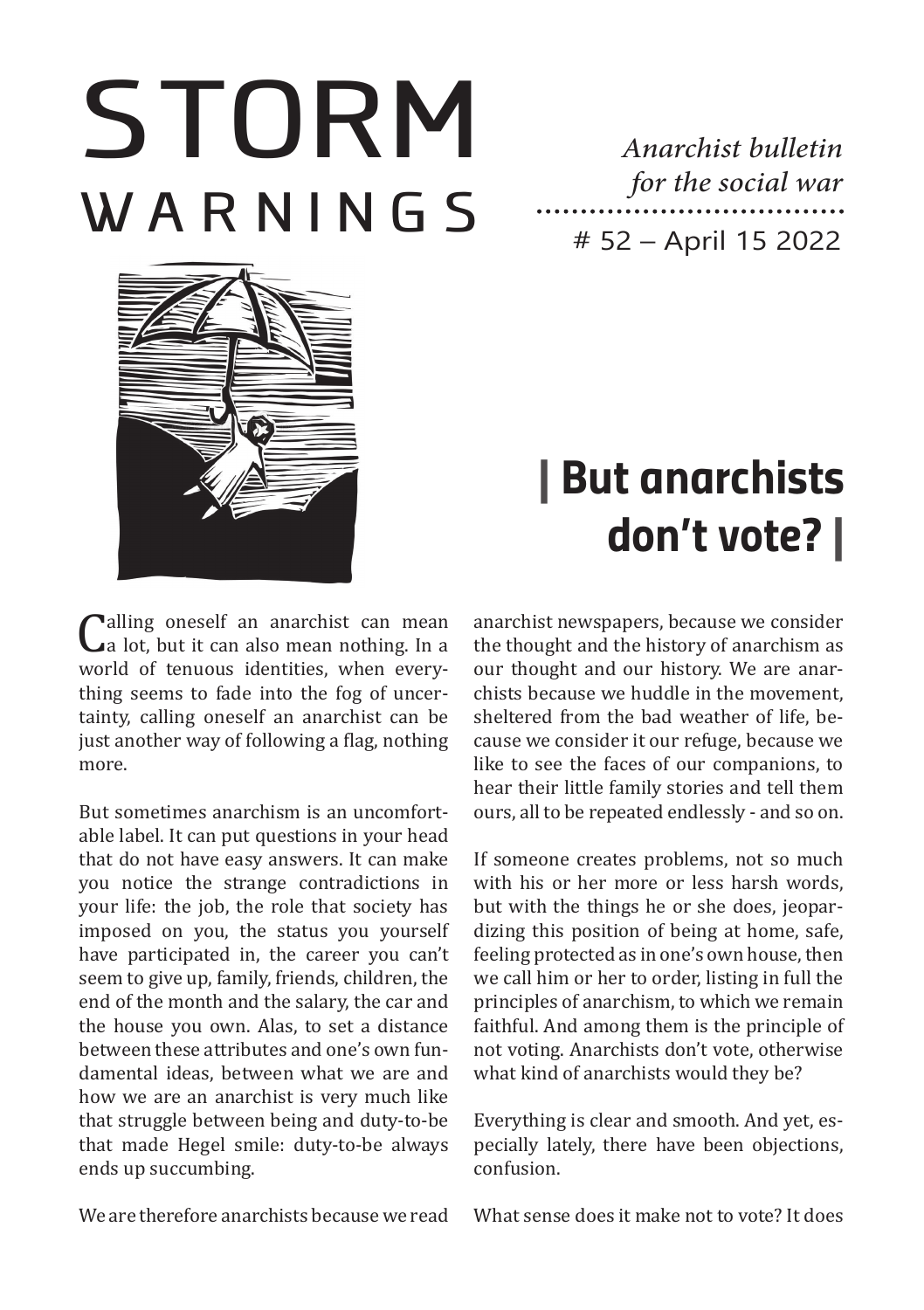#### **MARCH 2022**

15/3, Athens (Greece). *Anarchists* claimed responsibility for the arson attack that destroyed the main entrance to the offices of the company Grivas, which responded to a contract from the Athens port authorities for the management of a surveillance software that collects the digital data of refugees and migrants, among others. The same company also manages the recruitment and training of port officers and coast guards. "*We fight for the destruction of every state, every nationalism and patriotism, every form of power, exploitation and oppression. By refusing to die for a homeland, we refuse to serve the interests of any.*"

17/3, Chambéry (France). In Savoy, the windows of the departmental headquarters of the newspaper Le Dauphiné Libéré are smashed in the night, while a tag "Collabos" is left on them.

17/3, Ebersberg (Germany). In Bavaria, a railroad switchgear and the electric box of a cell phone tower located a little further away are deliberately set on fire shortly before 4am. Rail traffic had to be interrupted.

17/3, Senftenberg (Germany). In Brandenburg, the pumps of a gas station are set on fire during the night. The previous weekend, a similar attack took place at a gas station in Schwarzheide.

17/3, Athens (Greece). *The ghosts of the shooting range* claim responsibility for throwing molotovs against

make sense, many anarchists have replied, especially among the older ones. Because voting is delegating, and anarchists are for direct struggle. Nice, I would say, very nice.

But when this struggle consists of only testifying to one's own principles (and so also of abstaining from voting) and nothing more, or rather consists of withdrawing with embarrassment when some companion decides to attack the men and the manifestations of power, or consists of remaining silent in relation to the action of the others, when this is the struggle, then it would be better to even go to vote.

Those who consider their anarchism as the soothing cloister of their opinions and restrict themselves only to imaginings of a world that doesn't exist—and will never exist—whose abstention consists of only the same gray and monotonous mornings, the same gestures of work, affects, leisure and vacations, while the days pass one after the other—what sense does his abstentionism have, if not to reaffirm at little cost and with enough clarity, their own anarchist feelings? We would welcome his decision to go to vote, if his anarchism is only this dusty and ridiculous sign, on a terrain of monotonous and predictable certainties! His abstention means nothing.

He will be able to vote in the presidential elections without too many problems, and also in the local elections. At the end of the day, if he thinks about it, he'll decide that defending a shred of democracy is always better than allowing a dictatorship that would fill the stadiums and concentration camps while waiting to draw up lists of the outlawed. Better the insipid chatter of any clown in a democratic suit, who is at least ultimately contestable, than tanks in the streets—mythical signals of omnipresent and indiscriminate power. This is no laughing matter, when you are lined up against a wall for a simple word, for a symbol misunderstood by obtuse executors of order in uniform. Better to run and vote, especially at a time when millions of people seem not to understand the value of voting. Abstention by the millions has no more anarchist sense. We risk being confused along with the ignorant masses who can't even put a cross on a piece of paper, or who get away with scribbling obscene phrases on the ballot.

Then there are the companions who defend positions close to libertarian municipalism and basic revolutionary syndicalism. The latter, again in my opinion, should not run after the whims of abstentionism. Their objective should be, at the very least, massive and significant participation in local elections, in order to give their representatives the adequate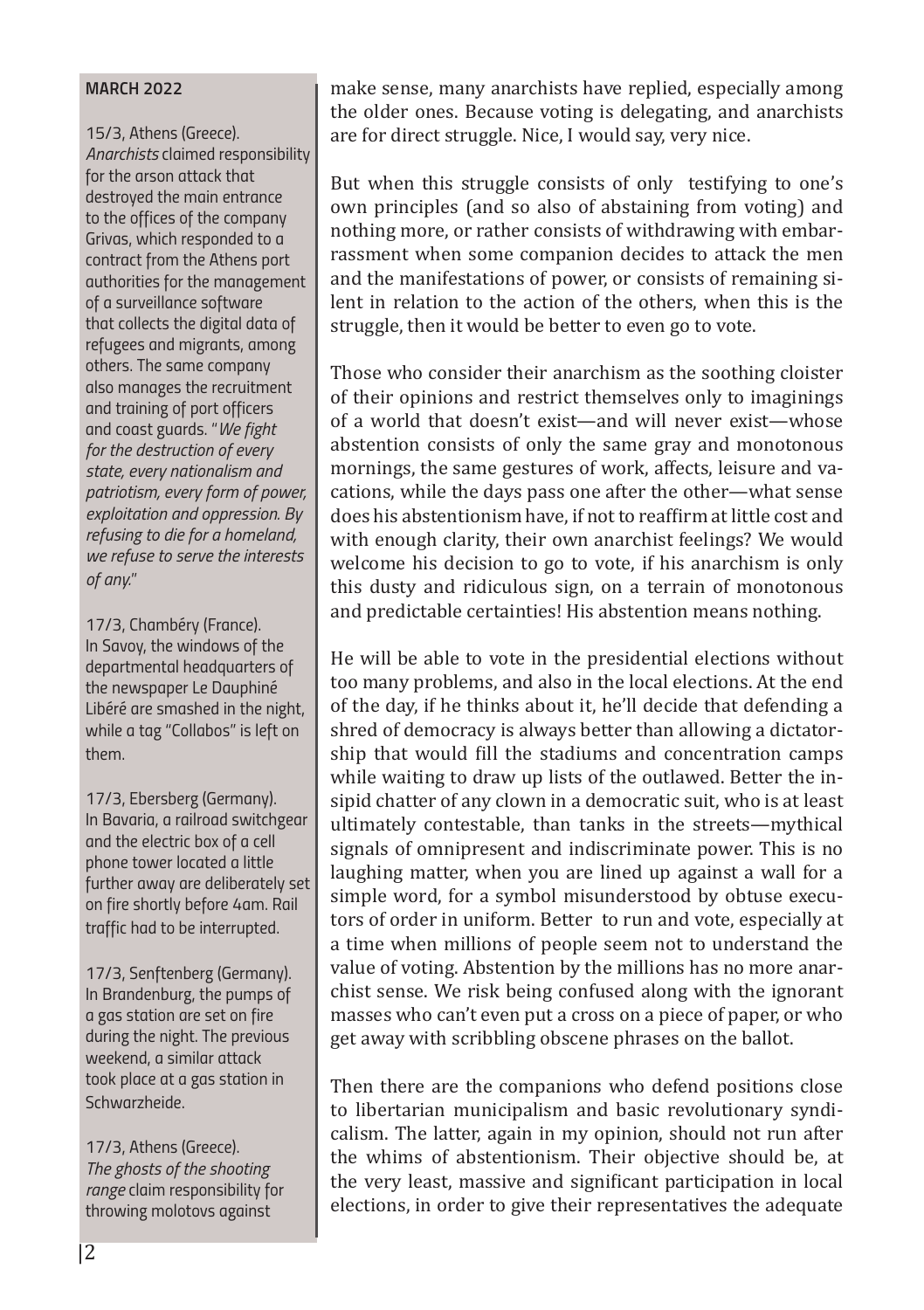instruments to govern the public thing in the periphery. Perhaps anarchosyndicalists (but are there any left?) could also vote in presidential elections, but this would have to be a well-considered decision, although I personally consider this choice to be quite coherent with the ideas of union struggle.

After that, there are still many other anarchists. There remain those for whom their anarchism is a choice of life, and not a conception to oppose, in a tragic and insoluble oxymoron, the thousand problems of appearance that society codifies and imposes.

For these companions, abstention is only one of the numerous occasions to say "no". Their anarchist action is realized through many other acts, and it is precisely these acts that give clarity and a different meaning to their way of saying  $\pi n''$ 

*A. M. Bonanno*

translated from Italian, *Canenero* (Italie) n° 29, June 2, 1995 the town hall of Kaisariani on the previous December 3rd. The claim criticizes the development plans of the town hall: "*The development plans simply uproot what is left of the green and beautiful and replace it with tons of concrete. […] The cops, the mayors, the politicians have no reason to sleep peacefully*", dedicating the attack to the memory of the revolutionary Lambros Fountas, murdered by the police on March 10th, 2010.

18/3, Lille (France). In the North of France, the cables of the new video surveillance system installed on the facade of the town hall of the Moulins district are set on fire during the night.

20/3, Marseille (France). In the Bouches-du-Rhône, during the *Carnival of La Plaine*, five of the seven poles supporting cameras are burned "by introducing pieces of wood inside" before setting them on fire.

21/3, Berlin (Germany). An incendiary sabotage of cables occurs in the vicinity of the Berlin-Wuhlheide train station, causing numerous delays and cancellations of trains on the regional line to Frankfurt/Oder, on the one to the capital's airport, and also of longdistance rail traffic. This sabotage was claimed by *climate and anti-war activists for the economic containment of Tesla and DB-Tren Maya*, against the planned inauguration the next day of the *Tesla* factory (the largest electric car factory in Europe), but also against the war in Ukraine with the delivery of Russian oil and coal to Germany via tanker cars, and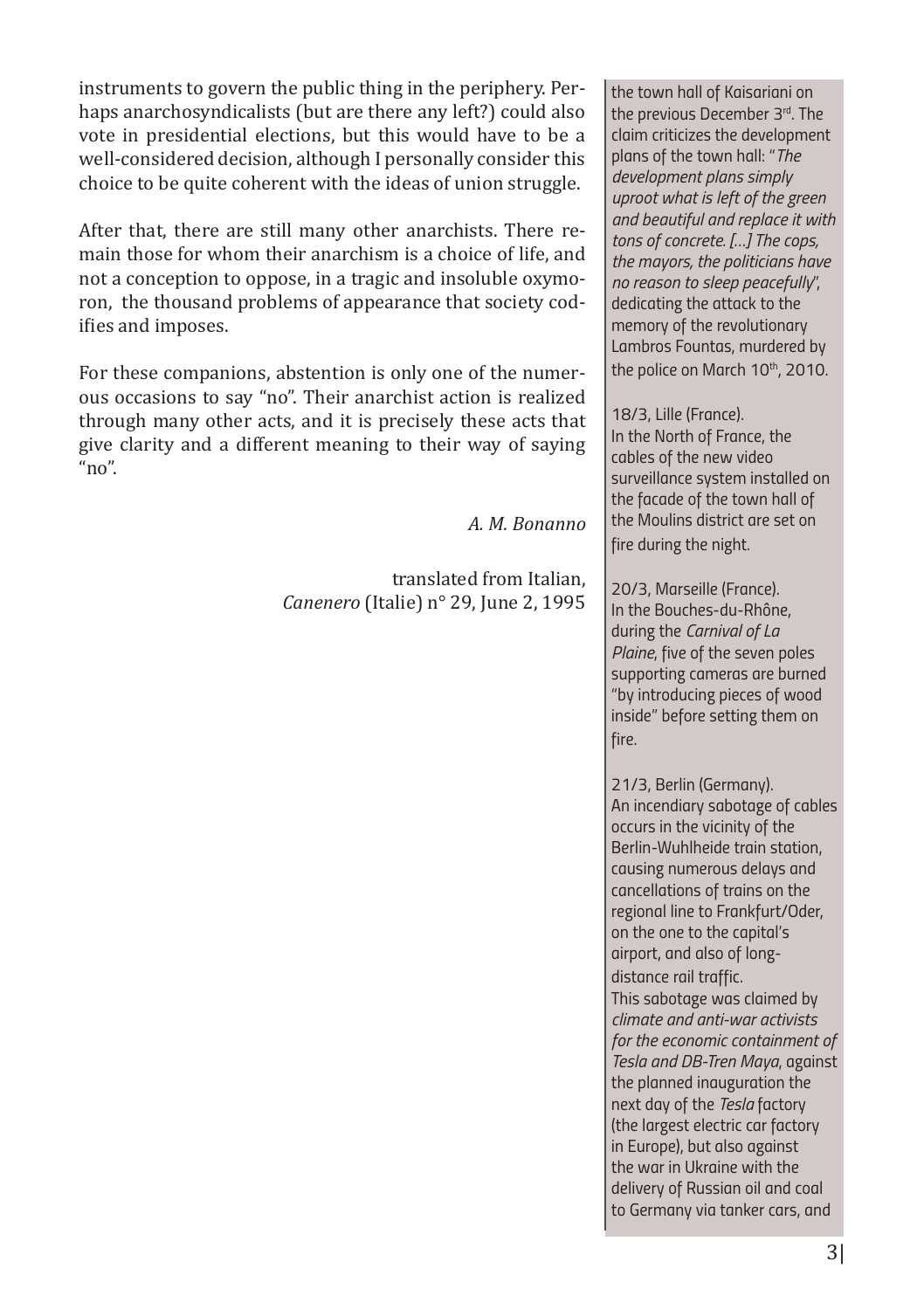in solidarity with the opponents of the construction of the *Tren Maya* in Mexico (a 1,500 km long railroad line that will cross the Yucatán Peninsula), in which the same *Deutsche Bahn* is associated: "*The disrespect for human beings, for indigenous people and for our land is the accelerator of a necessary global social revolution. Direct action is an offensive measure against the progress of destruction. The blocking of well-oiled economic processes is essential for the future of us all. The destruction of the earth is for us the consequence of a patriarchal ideology which wants to subjugate the earth and which spreads like a trail of devastation through the rain forest, Grünheide and many other places. The railroads can be attacked in many ways.*"

#### 23/3, Berlin (Germany).

A vehicle belonging to the company *SPIE* is set on fire during the night. Internationally, *SPIE* is involved in the construction and operation of prisons and other facilities that have the aim of total surveillance and control. The action is claimed in solidarity with anarchist prisoners in Greece, as well as with Ella and Lina in the crosshairs of the German Justice and Claudio Lavazza, still in jail in France.

23/3, Munich (Germany). The windows of the *Institute of Prenatal Medicine* were shattered "*as a rancorous post-script to the days of action For Heaven on Earth*", organized on March 18 and 19 in Munich against patriarchy and police violence, in order to oppose the March for Life of the fundamentalist Catholics. "*Against all forms of eugenics and their scientific disciplines! Against all forms of biopolitics and social control!"*

### **| Hitting where it hurts |**

#### **The chains to break**

*Reach down the long morbid roots that forget the plow, Discover the depths; let the long pale tendrils Spend all to discover the sky, now nothing is good But only the steel mirrors of discovery . And the beautiful enormous dawns of time, after we perish.*

> Robinson Jeffers, *The Broken Balance* (1929)

The American poet who wrote these lines was a man who did not like life in society. He was too enamored with the beauty of the wilderness to bow before the poor achievements of human civilization, preferring solitary freedom to a life in the company of the horrors, genocide, and devastation that have been, all things considered, one of the major marks left by civilization. He came to characterize his philosophical poetry, which was an important source of inspiration for the environmentalist awakening of the 1960s, as "*inhumanism*": "*We must uncenter our minds from ourselves / We must unhumanize our views a little, and become confident / As the rock and ocean that we were made from.*" Such calls still resonate today, in dark forests and remote valleys, and perhaps even in the corridors of prison-cities where nothing attaches us to reality anymore but concrete merchandise. And if there's still an obstacle preventing us from demolishing everything and ending the morbid expectation that grips us, an obstacle to be broken urgently, it is certainly towards the famous myth of progress that we should turn, this past belief that human history would advance inexorably towards more freedom and happiness. Now that it has become impossible to ignore the fact that vast ecosystems are collapsing, or that the flattening and dependence produced by a century of forced industrialism are constantly crushing us, it is in fact always behind the same hoarse bugle of progress that any rallying to civilization is heard.

Because here is a new cause to adhere to, a new perspective is finally emerging for humanity, a new era is announcing itself with a bang: the *ecological transition* that will tackle climate change. An umpteenth passionate political fight that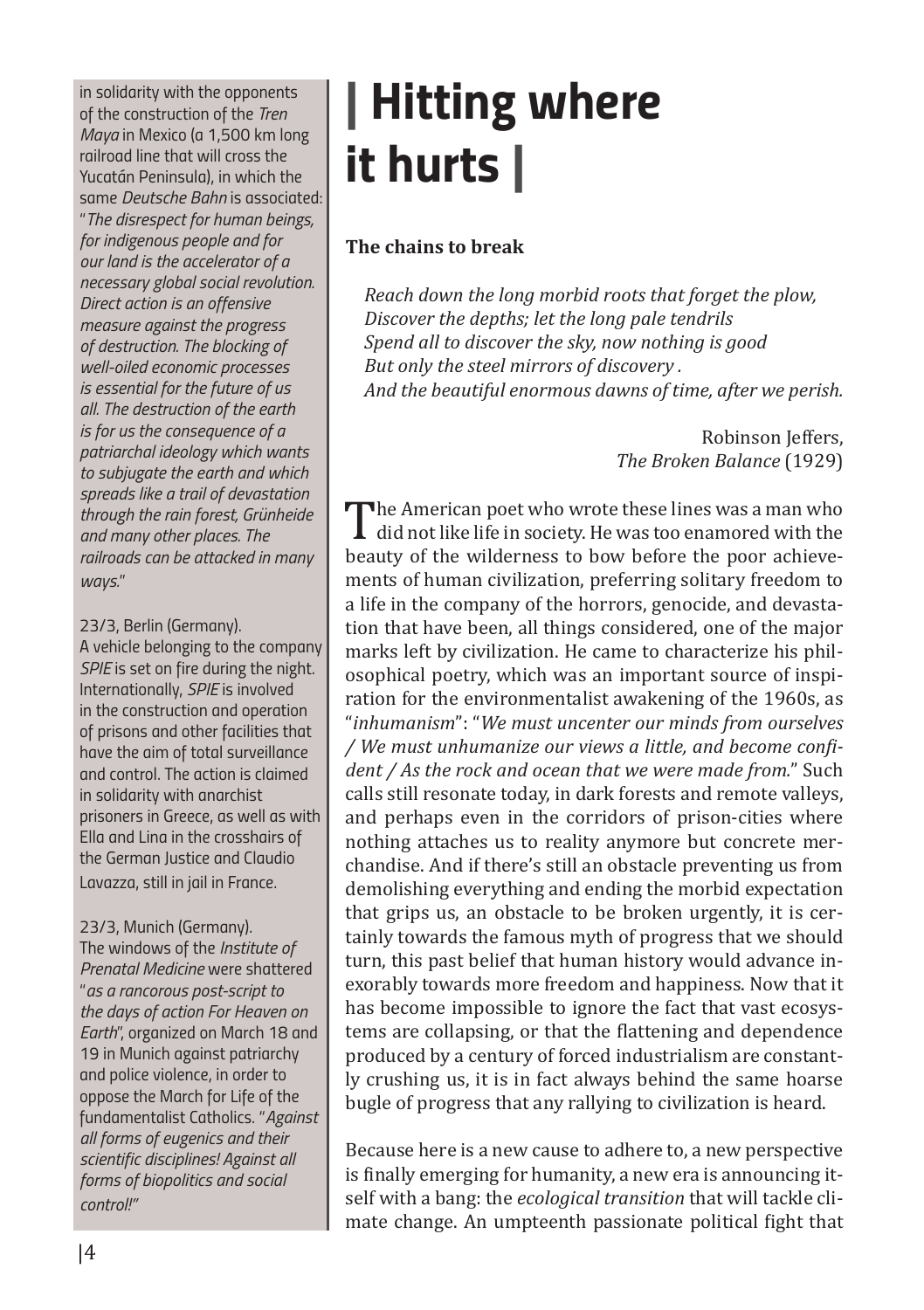upturns all pessimism, that gains in strength every time we confront the reality of things rather than their digital duplication. The energy transition, new technologies, derealization, and the greening of production processes already have their prophets, while the captains called to the rescue to direct operations have already taken their places on board. Finally, all that is missing is the masses, who are still a little reluctant. For despite the enthusiastic adhesion of crowds of consumers, there remains the disillusionment and disenchantment engendered by a world covered by the veil of technology, of an exacerbated artificialization of the sensuous world and of a negation of the living, which do not necessarily make the creation of a new consensus very straight forward. Who could even be surprised that such a disenchantment expresses itself in all directions, and is not necessarily the most cheerful for the individual, invoking mythical nostalgia of a golden age cobbled together on the cheap, a reawakening of religious fanaticism, and including more militia-like evocations of accelerated wish for the end of the world and final apocalypse.

In the world as it is, not the imbalances of the world markets, nor the wars underway and to come, nor the modern populisms or divine ghosts can deviate the mega-machine from the race in which it is engaged. The energy transition will have to be accomplished willingly or by force, the earth will have to be crushed, drilled and crushed further, as never before, in order to extract all the raw materials and metals necessary for the perpetuation of this deadly civilization. The factories will have to run at full speed to flood the world with their electric motors, their printed circuits, their semiconductors and their nanomaterials. The fanaticism of the crusaders of progress is unwilling to back down from anything or anyone. They will build dikes to cope with rising sea levels. They will erect new nuclear power plants and cover the earth's surface with solar panels and windmills to ensure the continuous flow of electricity. They will develop greenhouse gas capture processes to replace the "lungs of the planet" that are relentlessly cut down, razed and devastated. Yet, in the face of the forces that are being unleashed, all their ingenuity and their mad belief in techno-like solutions will only serve to prolong the agony. They will only make a radical change of course towards a perspective of freedom and autonomy, within a now irreversible climate change, more and more improbable. "*Nature bats last*".

Confronted with this real war machine, the trumpeters of

24/3, Geispolsheim (France). In Alsace, a mutiny breaks out in the detention center, where mattresses and doors are set on fire, temporarily putting the building out of use, while a camera is broken and an escape attempt fails by a small margin.

#### 24/3, Athens (Greece).

The *Antimilitarist Action Nuclei* claim several incendiary actions: on 2/3 against a van of the construction company *Aktora* (on whose building site several workers died); on 4/3 against the entrance of the company *Kampakas GMC* during which the first floor was destroyed (*Kampakas* designs and manufactures spare parts for armored vehicles and warships); on 9/3 against a branch of *Hedno* (the Greek equivalent of Enedis); on 14/3 against the entrance to the offices of the company *Atese* (specialist in electronic communications and software for control, security and management of "crises and high-risk situations"). The claim revisits the anarchist and revolutionary opposition to war, military industry and the peace of the markets.

#### 25/3, Georgsdorf & Emsland (Germany).

In Lower Saxony, several machines and excavators used for peat extraction are destroyed. "*Against the exploitation of nature and for a future worth living*", says *Aktion Moorbrand*.

#### 25/3, Rome (Italy).

A communique claims to have thrown a large black powder firecracker (*bomba carta*) on the night of March 9 over the wall of the Belarusian embassy, in the Montesacro district. "*For international solidarity! For anarchy!*" concludes the text, in particular in reference to the four Belarusian companions recently sentenced to 20 years in prison following incendiary attacks against vehicles and offices of the repressive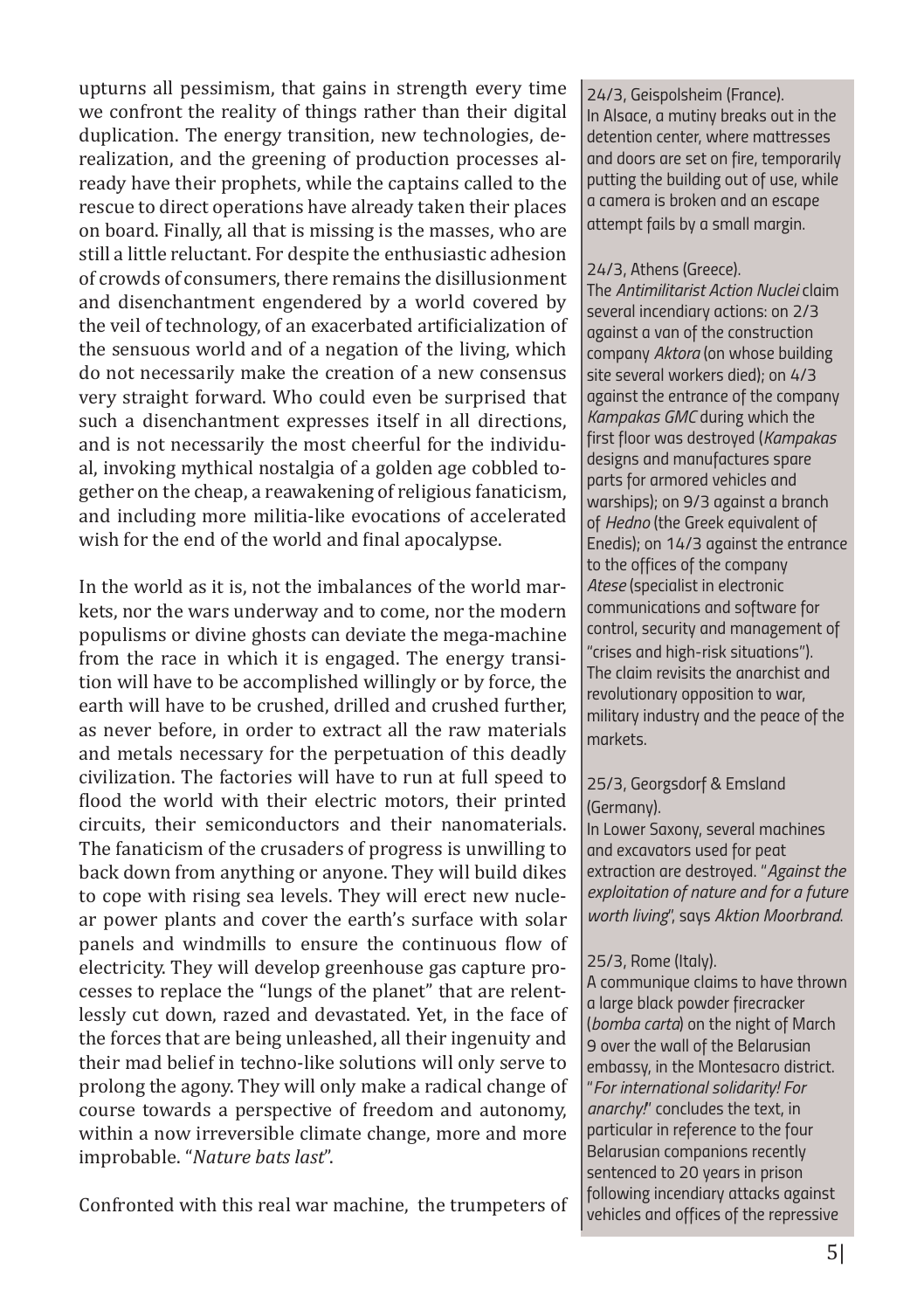bodies of this country.

26/3, Toulouse (France).

In Haute-Garonne, the windows of the Kardham architectural firm, which is designing part of the buildings of the future CIGEO nuclear waste burial center, are stained, while a "Stop Bure" tag is left on the site.

27/3, Grabels (France).

In the Hérault region, a crusher was set on fire during the night on the construction site of the Montpellier bypass (Link). Several attacks of trucks and machines have already occurred in the last months against this environmentally devastating construction site.

28/3, Munich (Germany). In Bavaria, about twenty windows are broken around 2 am at *KMPG*, a consulting company used by the German army, and at *TechConnect*, which develops software for missile systems. The slogan "*Sabotage war"* is found on the site.

30/3, Angers (France). In Maine-et-Loire, the entrance and the roller shutter of the campaign office of the *LR* party are vandalized.

31/3, Toulouse (France). In Haute-Garonne, the windows of the engineering company Arcadis, which participates in the nuclear waste burial site of Bure, are smashed, while a tag specifies "*No to CIGEO*". The communiqué in solidarity with Libre Flot and two people indicted for sabotage against POMA adds: "*Against nuclear power that will never be clean! Against energy and technological expansion and those who plan it!*"

31/3, Carbonne (France). In Haute-Garonne, an *Orange* 5G relay antenna burns down in the

progress continue to serve it by affirming that happiness and freedom will be achieved *against nature*, by submitting it indefinitely to the imperatives of human society, while others continue to whisper here and there that freedom can only exist *in* nature. That autonomy will never be compatible *with* technological dependence, whatever it is. That the chains to be broken are those that society has imposed on us by force in the name of our good, for our security, our survival or our comfort. A good for which we now know the immeasurable price to pay, starting with that of our freedom.

#### **Hitting where it hurts**

*If a man punches you, you can't defend yourself by hitting back at his fist, because you can't hurt the man that way. In order to win the fight, you have to hit him where it hurts. That means you have to go behind the fist and hit the sensitive and vulnerable parts of the man's body.[…] Thus, attacking the system is like hitting a piece of rubber. A blow with a hammer can shatter cast iron, because cast iron is rigid and brittle. But you can pound a piece of rubber without hurting it because it is flexible: It gives way before protest, just enough so that the protest loses its force and momentum. Then the system bounces back. So, in order to hit the system where it hurts, you need to select issues on which the system will not back off, in which it will fight to the finish. For what you need is not compromise with the system but a life-and-death struggle.* 

Ted Kaczynski

**M** ore than ever, the system relies on its rubber capa-<br>hilities for its defense of bilities for its defense. Granting new flexible rights as needed, including to integrate minorities, while at the same time suppressing the most archaic ones, and recuperating any initially subversive impulse that it is not possible to eradicate: this is one of the paths advocated by the technological project being developed in Western countries. On other continents (such as Asia or South America), this same project does not shy away from taking on more openly authoritarian traits, so that conflicts are constantly breaking out between these different models, between these different modes of management and development of the techno-industrial hold. Today these conflicts are breaking out on the periphery, but tomorrow they could also erupt elsewhere.

Opposing only the forms they take without touching the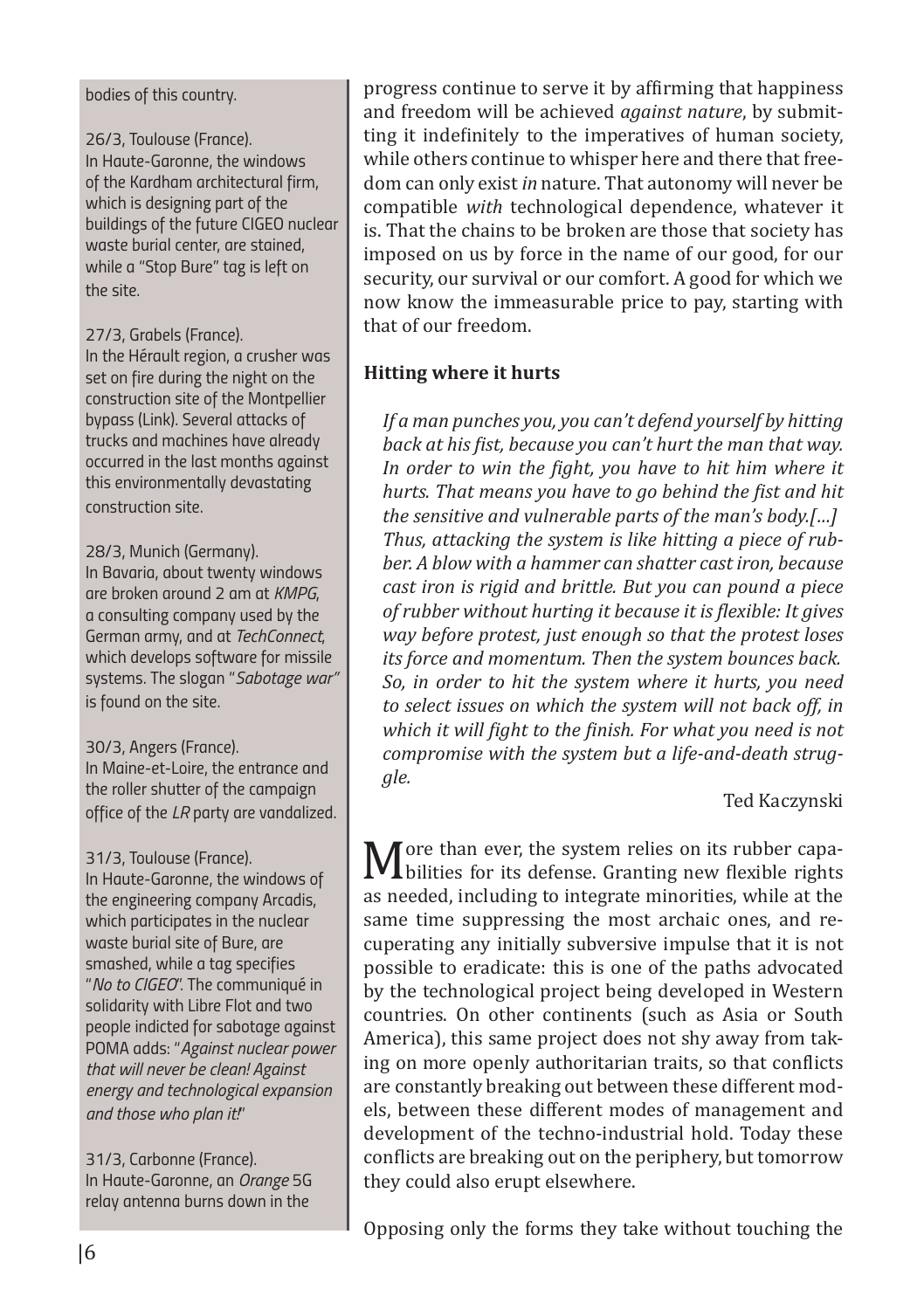foundations does not make much sense. At worst, it would only add fuel to the fire of one or another of the conflicting models, such as superficially denouncing the technological control used by the Chinese state or Russia's current war drive, suggesting that the capillary control in effect on this side and its multiple "*anti-terrorist and humanitarian operations*" across the planet would be the *lesser evil* to hope for. Of course, one cannot reasonably argue that fighting in a territory dominated by an omnipresent and over-equipped State would be equivalent to fighting in a territory controlled by a less developed State. But this does not change that in each of the two cases, one of the deadly traps to be avoided is to participate voluntarily, by our very struggles, in the ongoing readjustment or accommodation of domination (the caricature of which certainly resides in our latitudes in the struggles for more inclusive technologies guaranteed by the State). That's why we need to focus our attention, trying to *hit where it hurts*, where the system could less easily bounce back by retreating slightly in order to better regain control later on. In short, it is not simply a question of making ourselves uncontrollable or ungovernable, but of being able to aim directly at its blind spots with an effort of analysis and projectuality.

On many occasions, in writings as well as in whispers, in exchanges as well as in observations, it is critical infrastructures that have been identified as one of these vulnerable points, because they irrigate with data and energy, like veins, the body of society and its organs. Veins that can be cut, even by small groups with rather rudimentary means. This is for example what the continuity of the sabotage of relay antennas in several European countries shows us, with a remarkable intensity in some regions like Occitania, where only since the beginning of the year, these real watchtowers of technological society have suffered several heated assaults in Toulouse (January 12), Renneville (January 18), Lacroix-Falgarde (February 26) or Carbonne (March 31), that is to say more than ten cell phone structures reduced to ashes since last year in the area. Not to mention the fact that this has sometimes even led to technical headaches for the operators, such as how to replace an overly damaged tower with temporary antennas in the same location, without further delaying the return to normalcy?

Another example of arteries that are indispensable to this hyper-connected society is fiber optics, through which runs the data that makes this world go round, and which are also the object of voluntary and sometimes coordinated cuts in the countryside... when it is not a few meters from a police

night, disrupting mobile telephony in the whole South of the Toulouse area.

#### **APRIL 2022**

3/4, Moscow, Russia.

An arson attack destroys at least four vehicles belonging to members of the *FSB's Special Operations Center*. The attack echoes others, including the arson of soldiers' cars from the 95th Brigade in Gorelovo and the 82nd Radio Brigade in Vyazma.

4/4, Froges (France).

During the night, fire was set to the wiring of a transformer in the RTE very high voltage station in Isère. The arsonists aimed very precisely at the 225,000 volt buried lines connecting this substation in Froges to the transformer of the STMicroelectronics company in Crolles. They also left tags targeting STM and a (A) on the spot. The fire temporarily shut down this factory. STM's Crolles site is the largest semiconductor production site in Europe, employing 4400 people. The semiconductor sector is currently experiencing a worldwide shortage that is weakening the supply of technology industries.

5/4, Villard-Bonnot (France). In Isère, the nine medium and high voltage cables located under the bridge leading to Crolles are deliberately set on fire during the night. Power was cut off in the towns of Bernin and Crolles (also deprived of internet and telephone service) as well as in the industrial zone of Grésivaudan, the *Silicon Valley* of Grenoble. Among the companies hardest hit are STMicroelectronics and Soitec, the other major semiconductor manufacturer, which employs 1700 people. The sudden loss of power is causing significant damage to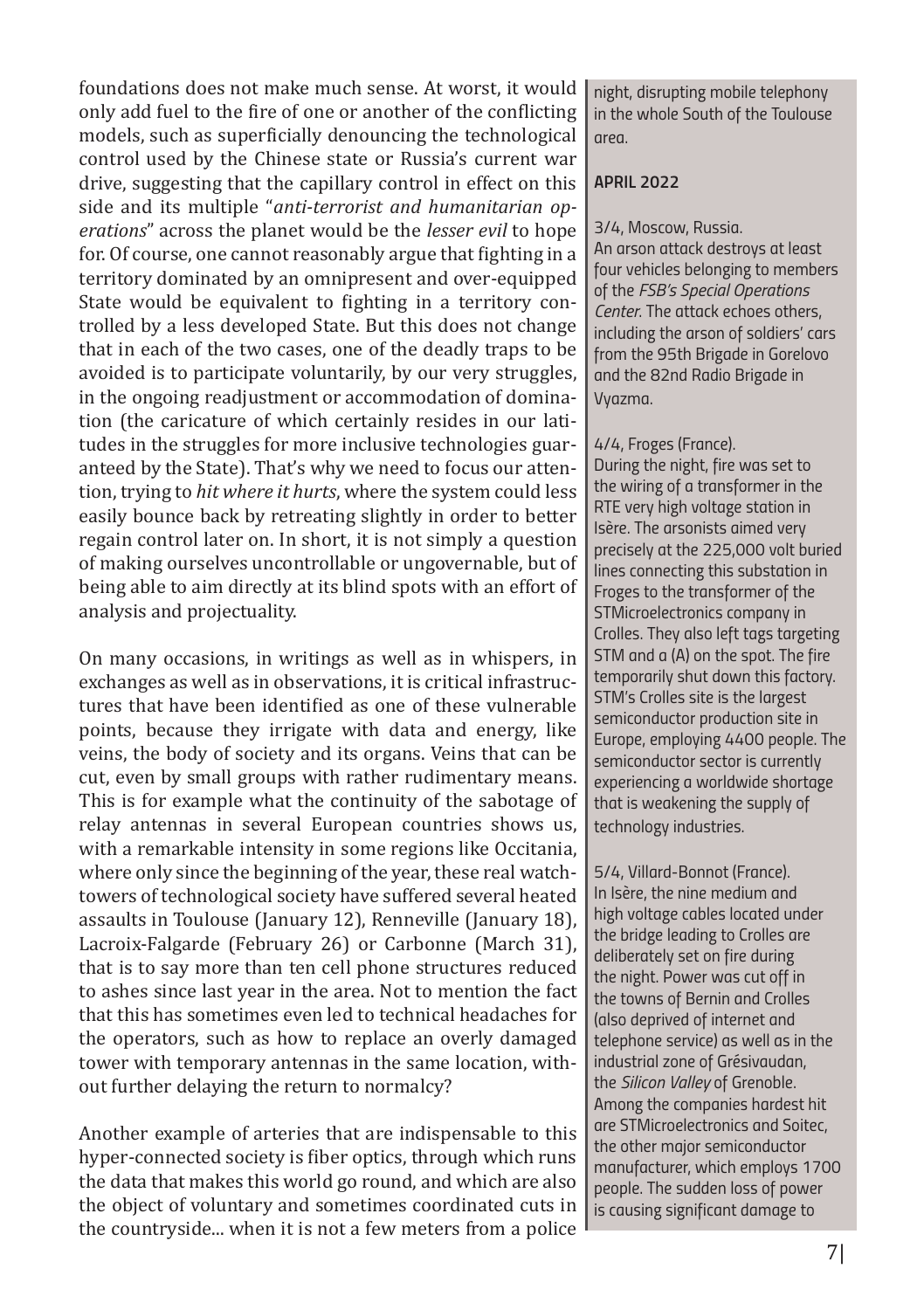the highly sophisticated production lines that must run 24 hours a day. Temporary lines were set up to restore power to the industrial area, but there was no immediate return to normal: clean rooms, machines, fans, everything had to be revised and reprogrammed. The damage could amount to tens of millions of euros, and the share price of the two semiconductor giants, "*a strategic industry for the country*", immediately fell.

8/4, Lyon (France).

In the Rhône region, the windscreen of a municipal police car parked discreetly in a covered parking lot was smashed.

8/4, Poya (France).

In the colony of New Caledonia, two cars of the town hall are set on fire during the night in the parking lot of the municipal workshops. The previous week, another had already suffered the same fate, while a rifle shot hit a meeting room of the town hall.

8/4, Saint-Pardoux-la-Croisille (France).

In Corrèze, a monoculture plantation of Douglas fir is sabotaged during the night: nearly 300 young *Douglas* fir trees are cut down with a machete to a height of 1m20, reducing their future exploitation to nothing.

10/4, Toulouse (France). In Haute-Garonne, the windows of an *LCL* bank and its cash dispenser are smashed with a hammer. The same night, the windows of a *Caisse d'Epargne* bank were smashed elsewhere in the city. The two communiqués affirm their solidarity with Libre Flot, who has just

come out of a long hunger strike (and one states its position against the Paris 2024 Olympics).

station, as happened in Quimper last January when two telecom cabinets were set on fire. And finally, we cannot forget these other structures, increasingly targeted, which ensure the continuous flow of electrical energy, the one that turns the gears of machines, the one that turns on the lights that hide the stars, the one that ensures *that everything works*. Attacks have targeted transformer stations, high-voltage pylons and medium-voltage cabinets, often causing power outages, some ephemeral and others more prolonged.

#### **Upstream**

*All men dream, but not equally. Those who dream by night in the dusty recesses of their minds, wake in the day to find that it was vanity: but the dreamers of the day are dangerous men, for they may act on their dreams with open eyes, to make them possible.*

#### T.E. Lawrence

I 4, 2022. At the *STMicroelectronics* plant in Crolles, Isère, It is 2:40 a.m. on the night of Sunday to Monday, April France, the machines shut down, then the backup generators take over to restore the lighting, while safety procedures are triggered. The plant, which operates 24 hours a day, is temporarily shut down, which is no small feat given that *STMicro* is one of the world's leading producers of semiconductors, the basic building blocks of the technology industry, and that since the covid pandemic and supply chain problems, this sector has been experiencing difficulties at a global level, with a shortage of semiconductors slowing down economic recovery. The origin of the cut in this strategic factory is in a high voltage substation located a little further away, in Froges. In the enclosure of this electrical substation, "*very precise wiring elements were set on fire on a transformer*", affecting "*at their beginning the buried very high voltage lines (225,000 volts), linking this substation to the STMicro transformer in Crolles. Inscriptions including the symbol of anarchy were found, targeting the company ST Microelectronics*".

It is 1:44 am on Monday night, April 5. The lights go out in the towns of Crolles and Bernin. In the important industrial zone, the power is cut. Dozens of high-tech companies are no longer powered, and at the two giants of Grenoble's *Silicon Valley*, *STMicroelectronics* and *Soitec* (with 4,300 and 1,700 employees respectively), production of semiconductors and electronic chips has come to a complete stop. The blackout was caused by an arson attack on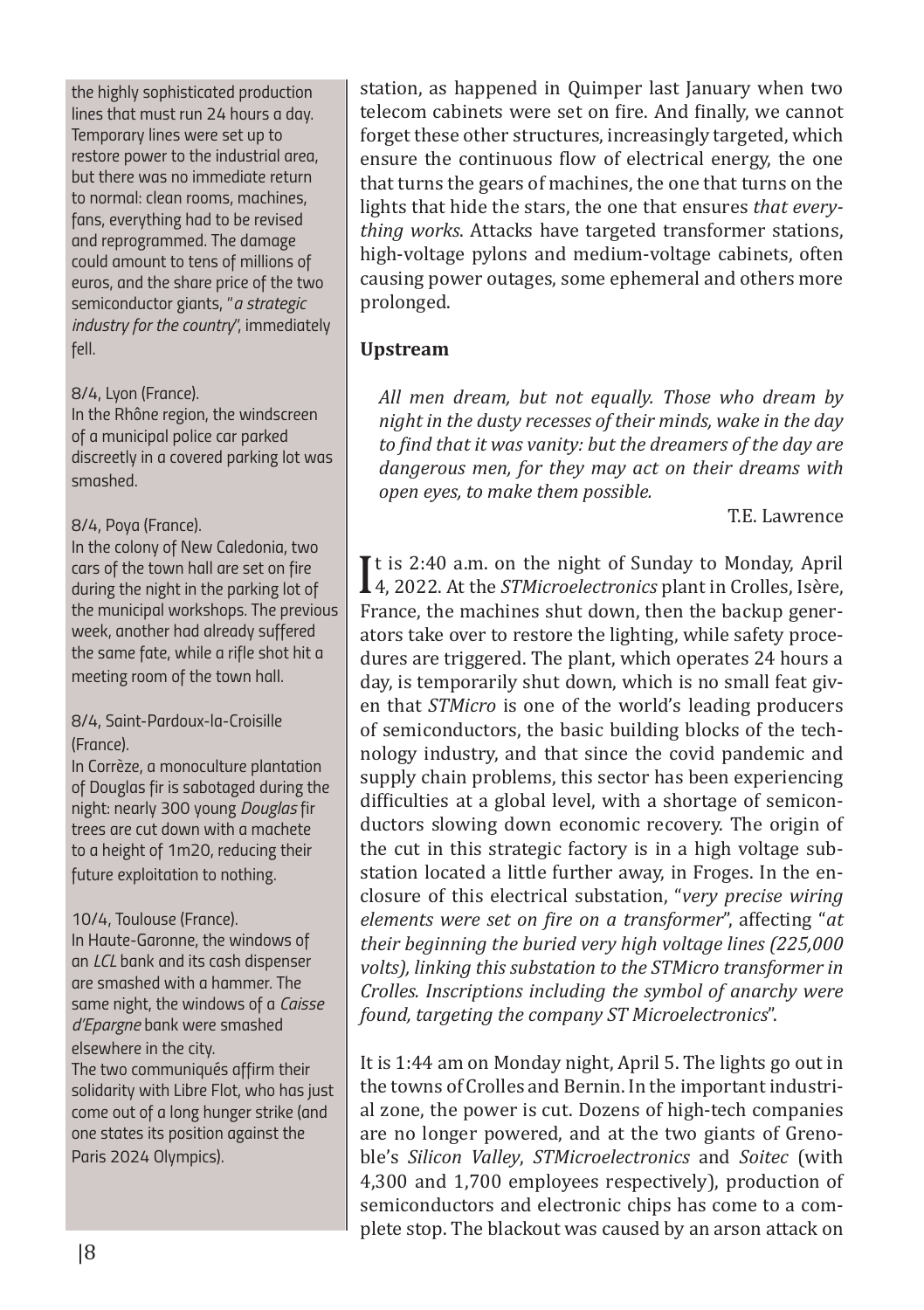eight 20,000-volt lines and one 225,000-volt line under the Brignoud bridge, which spans the Isère River between Villard-Bonnot and Crolles. The fire lasted several hours and weakened the concrete of the bridge, an important crossing point for motorists and workers in the Grésivaudan industrial zone. Internet and telephone services were severely disrupted. The next day, emergency generators were installed and a temporary power line was brought to *Soitec* to restore some of the power, but this did not prevent the stock market shares of both *STMicro* and *Soitec* from plummeting.

The return to normal is not immediate, however, because "*the semiconductor industry is very sensitive to electrical disturbances... Restarting production takes time, because all the machines must be inspected and restored to working order if necessary. This can take days or even weeks. Clean rooms, used in particular in the production process of the semiconductor industry, depend on filtered ventilation systems and various sensors (temperature, humidity, etc.) to guarantee a very low concentration of airborne particles and dust, which must be recalibrated especially when they are restarted. Not to mention the adjustments to the production equipment itself, which is responsible for combining a high level of quality and volume, while working on a very small scale, in the nanometer range.*" Damage assessment is still underway, but it would amount to "*tens of millions of euros*" for the two semiconductor giants alone. The vice-president of *Soitec* is even keen to point out that "*The incidents of the last two days have occurred outside the companies. Everyone recognizes that we are a strategic industry for the country, but we see that today malicious acts, attacks can target this industry. The redundancy of power sources was not enough to protect us because the bad guys went after all the power lines*."

It's 3:30 p.m. on Wednesday, April 13. In 380 companies focused on digital technologies and located in a major technology park in the Grenoble area, *Innovallée*, the power is cut. In total, 10,000 customers, including individuals, institutions and companies, are without electricity in six municipalities (mainly Meylan and Montbonnot, as well as Saint-Martin-d'Hères, Gières, Saint-Ismier and Biviers). The origin of the temporary blackout is to be found in what seems to be a new act of sabotage: within the enclosure of an *Enedis* high-voltage source station, an installation placed between buildings of companies and the A41 in the heart of the techno park, a fire that was "*probably criminal*" put out of order "*one of the two units of the site, whose function is to transform high voltage into medium voltage (20,000 volts)*". According to Enedis, "*the power was however very quickly* 

13/4, Athens (Greece). *The Proletarian Core Dimitris Christoulas* claims responsibility for the arson attack on the office of right-wing parliamentarian Adonis Georgiadis, pointing out the responsibility of this politician in the construction of anti-poor measures and the reinforcement of the militarism of the Greek state.

13/4, Toulouse (France). In Haute-Garonne, two electric car charging stations are sabotaged with expanding foam and hammer blows. "*Neither nuclear nor coal / Neither Le Pen nor Macron*" says the communiqué.

13/4, Grenoble (France). In Isère, a utility of the prison manufacturer *Spie* goes up in flames in the night. "*Thoughts to Boris and Flo. Solidarity with the anarchist prisoners*" says the communique.

13/4, Meylan (France).

In Isère at around 3:30 pm, a fire that is "*probably arson*" puts one of the two units of a source station of RTE out of order, whose function is to transform high voltage into medium voltage. 10,000 customers in six municipalities, including the 380 digital technology companies in the Grenoble *Innovallée* technology park, are temporarily without electricity.

15/4, Besançon (France). In Doubs, the windows of the *LR* party's electoral office are smashed with paving stones at around 10:30 pm.

18/4, Belomestnoye (Russia). In the region of Belgorod, about thirty kilometers from the Ukrainian border, the group *Anarchiste Combattant/Slobozhanshchina* claimed responsibility for the burning of a relay antenna. "*The*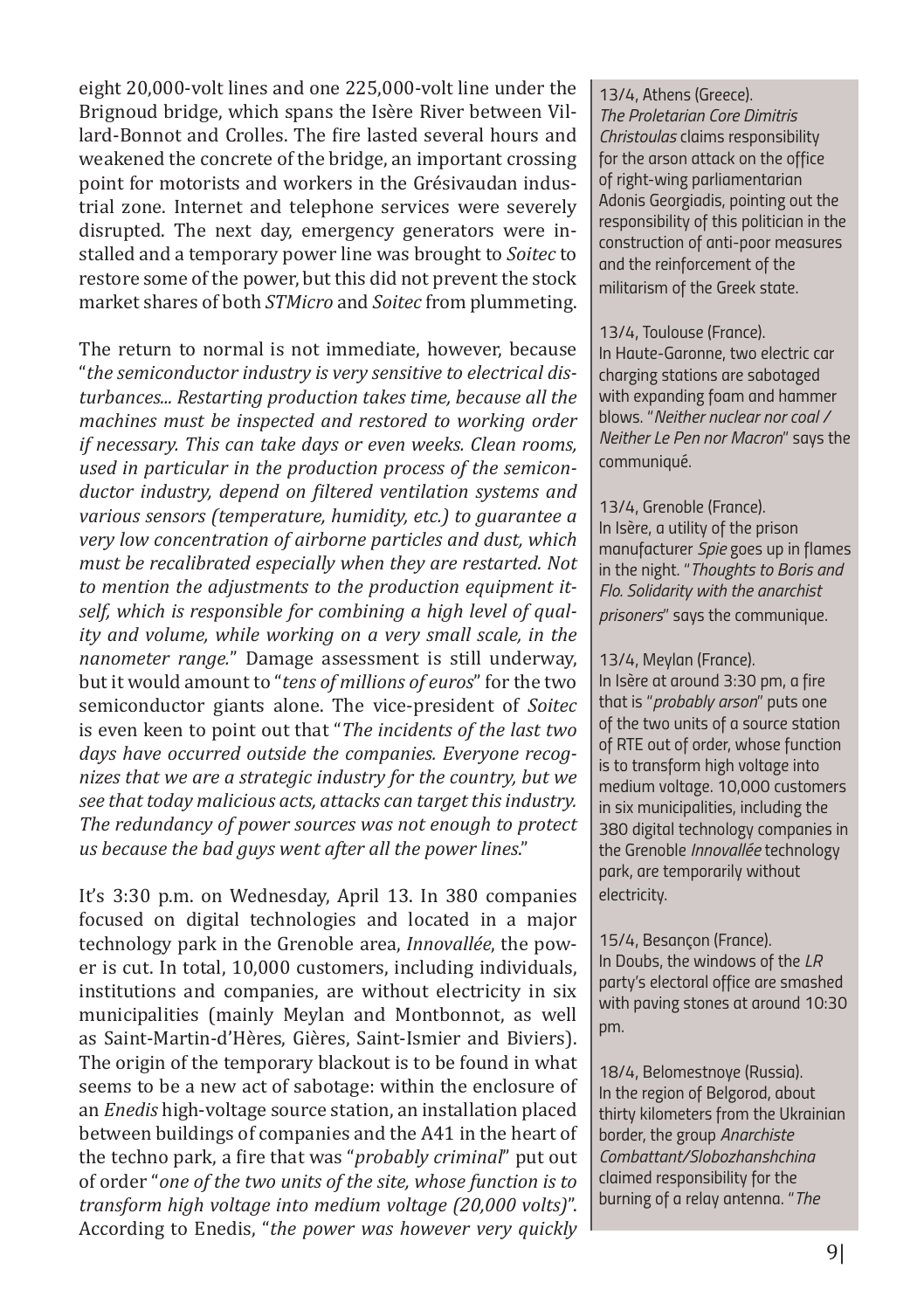*attack on cell phone towers in the border areas not only causes economic damage to the Russian Federation as a whole (particularly important as a result of the sanctions and the difficulties of buying new equipment), but also disrupts communications between the police and military forces,*" the communique said.

18/4, Zubova Polyana (Russia). In the Mordovia region, a military registration office was set on fire with molotovs around 3 am. The rooms (40 m²) where the data of the military recruits were stored were damaged, several computers were destroyed, one of the offices was completely burned.

This is the fifth such office that has been attacked since the beginning of the war against Ukraine inMarch, after those in Voronezh, Sverdlovsk, Ivanovo and Lukhovitsy (Moscow) regions.

#### *restored*".

These acts of sabotage have of course not failed to arouse the tearful declarations of the authorities, accompanied by calls for more means so that the forces of order can get hold of the individuals that the press has qualified on this occasion as "*elusive saboteurs*", adding that "*there is one reproach that one cannot aim at the anarchist groups suspected of being at the origin of the last two actions directed against this vast plateau of high technology that has become the Grésivaudan: that they lack of consistency in the course of what they think is a noble fight*." However, the most important thing remains largely elsewhere: it is the fact that even the largest factories, particularly guarded and considered strategic, can be sabotaged. A fact and an operational suggestion that all those *who dream of a day* to really and concretely put obstacles in the wheels of what devastates the planet and exploits the living will perhaps appreciate: *strike upstream to hit where it hurts*.

 $\cdot \bullet \cdot$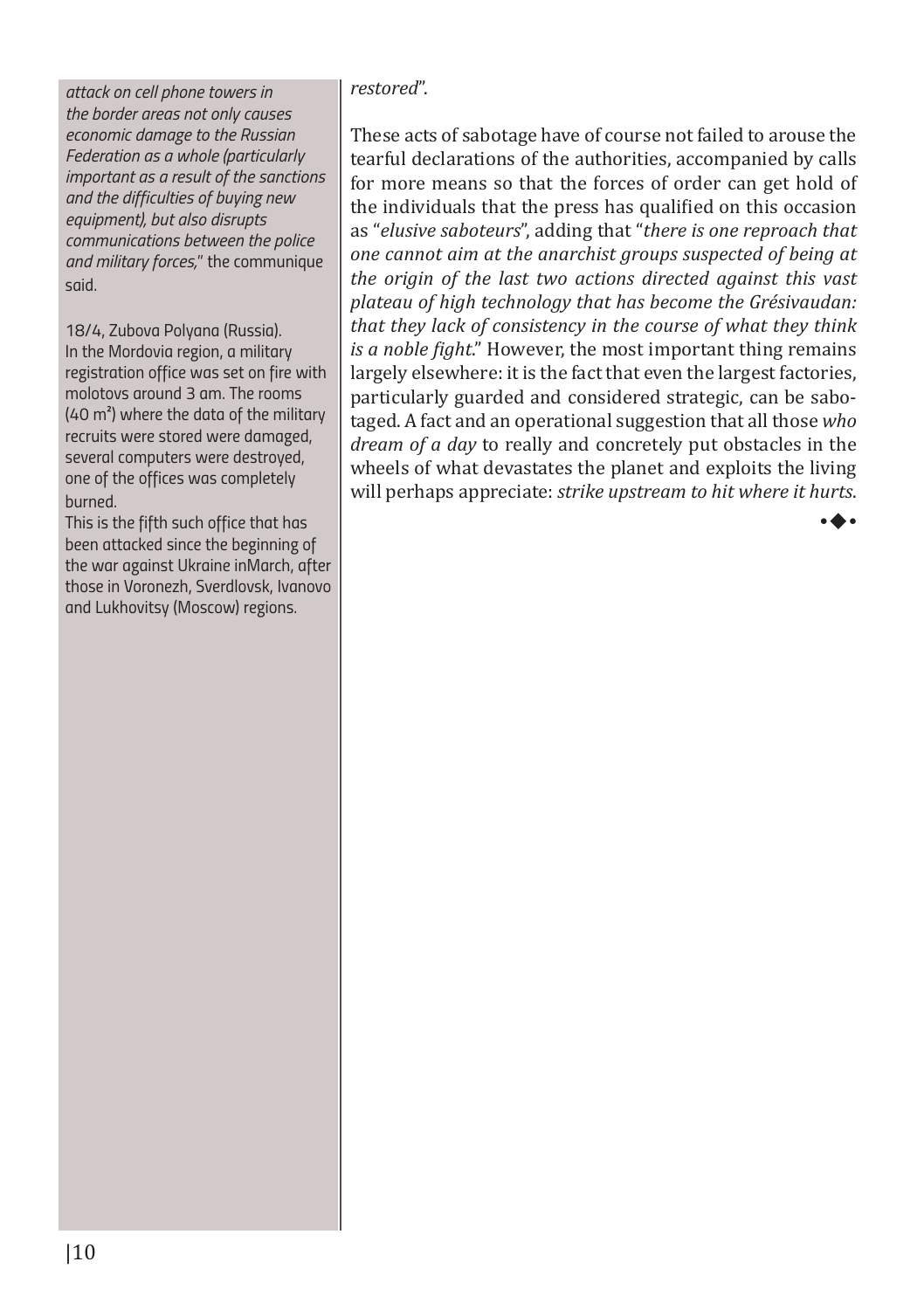

*War Against War: Anarchist and internationalist perspectives*, March 2022, 28 p. A4

 $A$ t the beginning of the war in Ukraine,  $A$ and in spite of several announced premonitions - certainly always more obvious to see in retrospect- it is first of all stupor which seems to have struck the companions on the spot as in the rest of the world. Perhaps it was to keep some lucidity in front of the enormity of what was breaking out right before our eyes, by offering some initial directions of reflection, that this worthwhile collection was published. Composed of translations of anarchist texts from Germany and Italy, in addition to numerous excerpts from articles published in the last two years on war in the French context, it is also embellished with a long chronology of attacks carried out in several European countries since 2017 against the war industry, from its profiteers to its material.

In any case, here is something to get rid of the false excuses for not acting, based on the excessive complexity of the conflict on Ukrainian soil or the variety of the positions of the companions on the ground, since the diversity of the targets that are documented in this chronology will not fail to inspire those who wish to act *here and now* against war production and its peripheral structures.

When we discover for example that on April 18, Ukrainian anarchists succeeded in setting a relay antenna aflame on Russian territory (near Belgorod) in order to disrupt communications between the police and the

## **| Zines, books & journals |**

military forces, we will see that this possibility doesn't come from nowhere, since in 2019 several of these structures had already blazed in the vicinity of Kiev in solidarity against the Turkish invasion of Syrian Rojava (they belonged to the company *Lifecell*, a subsidiary of *Turkcell*, a major Turkish telecommunications company). Some readers may regularly ask themselves what the purpose is of the laborious chronologies that have been scattered throughout the anarchist newspapers of the four corners of the world for many years - of course, it is not to offer a little thrill by proxy or to satisfy their voyeurism between two streams of televised nonsense.

What is the point of these lists, if not for example to participate in *widening the gaze*  towards all the structures within reach of those who want to take the trouble to do so, as long as they have the means and a little determination? Re-acting to an event that comes to disgust our hearts and minds, in order to return sharp blows, is not the easiest thing in the world when we have not minimally prepared ourselves *ahead of time*. This war in Ukraine comes once again to remind everyone, as the Great Containment did two years earlier, that it is never too late to catch the train.

However, if that were all it was (identifying the enemy and then striking at the right moment, even if it means accelerating the timeframe if necessary), the question could quickly be reduced to a simple technical matter. But it is of course different, because the attack is not initially a question of ingredients, guts and signal boxes: identifying